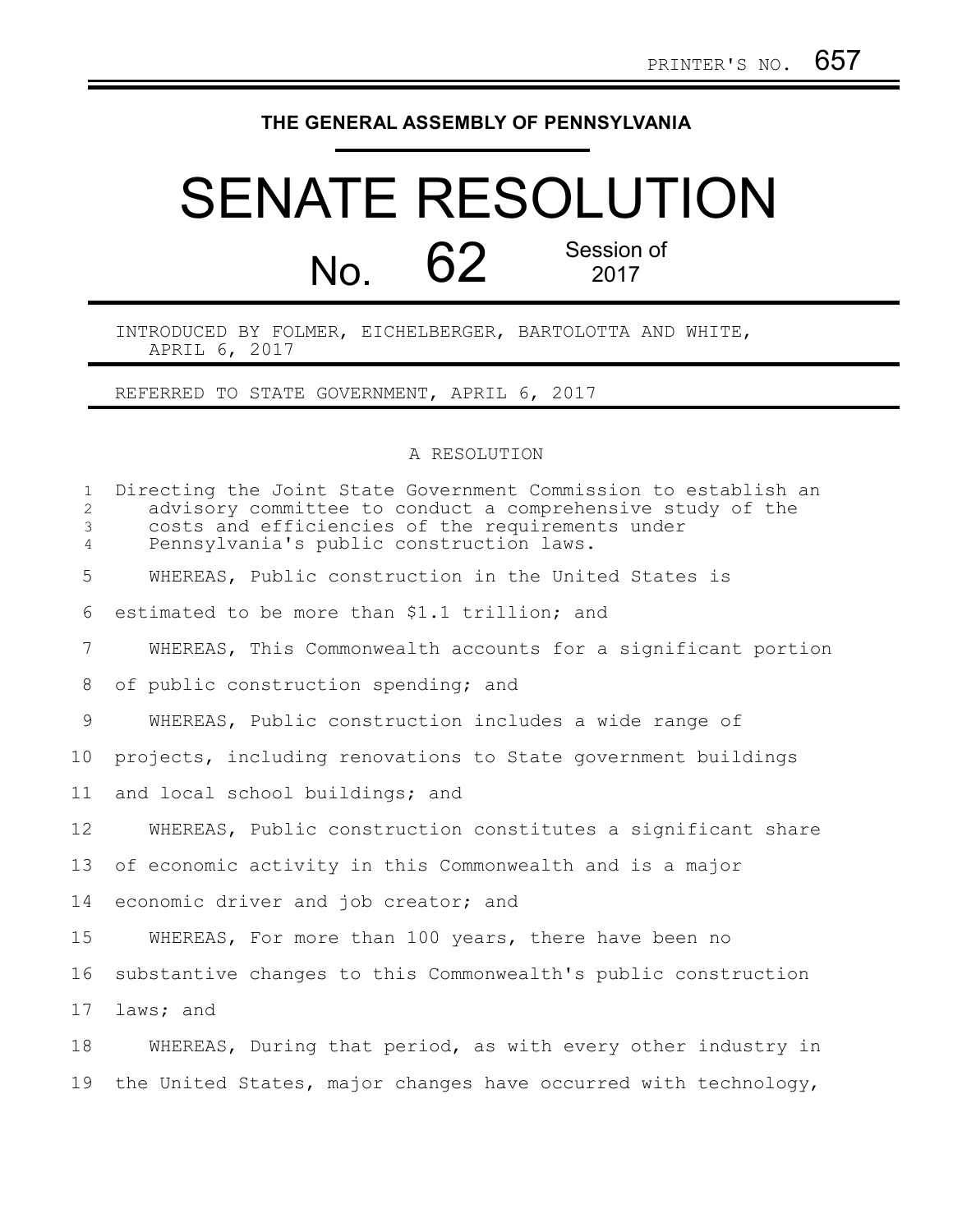management techniques and practices, materials and the need for greater energy efficiency in the design and construction industry; and 1 2 3

WHEREAS, The Commonwealth, the design community, contractors, trades people and laborers would benefit from a thorough review and possible recommendations for stakeholders to consider potential changes to this Commonwealth's public construction laws; and 4 5 6 7 8

WHEREAS, The key principles of any changes to this Commonwealth's public construction laws shall include transparency, flexibility, accountability and efficiency; therefore be it 9 10 11 12

RESOLVED, That the Senate direct the Joint State Government Commission to establish an advisory committee to compare public and private construction projects to identify ways to improve public construction projects; and be it further 13 14 15 16

RESOLVED, That the advisory committee be comprised of: 17

(1) two representatives of contractors, with one representing merit shops and one representing union contractors, who should have the ability to work as a contractor and as a construction manager with bonding and insurance capabilities; 18 19 20 21 22

(2) two representatives of trade unions; 23

(3) two merit shop contractors with more than 150 fulltime employees; 24 25

(4) two attorneys who dedicate the majority of their practice time to construction law; 26 27

(5) two design industry representatives; 28

(6) three representatives of public agencies or public sector owners specializing in the procurement process, one 29 30

20170SR0062PN0657 - 2 -